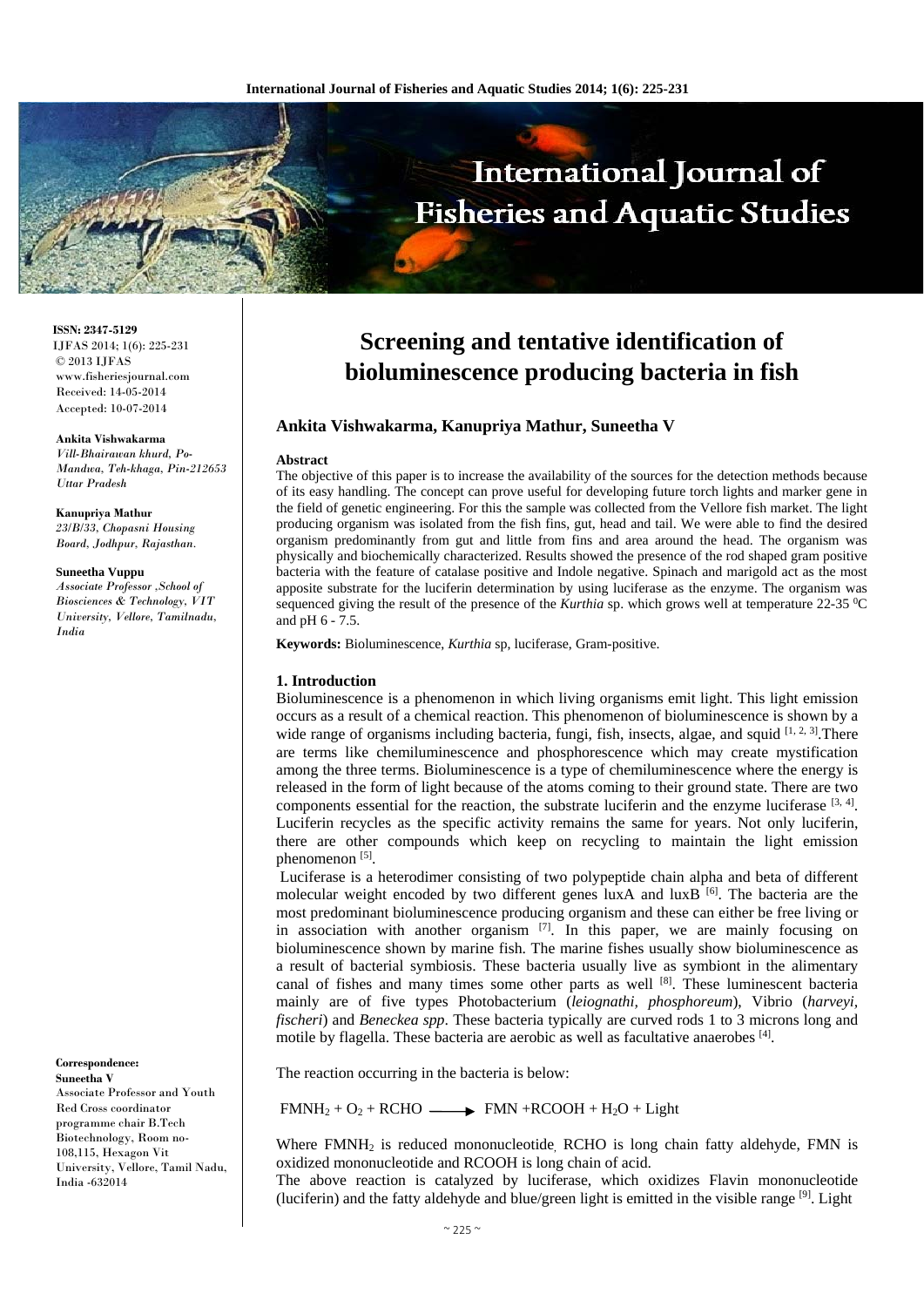is only produced when the organisms are present at high cell densities. Quorum sensing helps the organism in bioluminescence by the release of the signal molecules which consequently maintains the light emission [10]. The equation above shows that the oxygen is a critical parameter for the reaction, but besides the oxygen there are few other components like salt concentration, carbon source etc which play a role in the process [11]. The Majority of the luminous organisms are present in the aphotic region (>800 m) of the sea <sup>[12]</sup>. Since there is less light available for the organism to serve their activities, bioluminescence proves useful in the deeper region of the sea. These Fishes and other marine organisms provide bacteria with the environment to support their growth and metabolism, and in turn use their light emitting property to camouflage, hunt their prey, or to attract their mates, etc.  $^{[13, 14, 15]}$ . This study thus apart from providing a view to understand the interaction between microbes and other organism, it also provides us with strategies that can be utilized to treat various diseases, preventing antibiotic resistant bacterial infections, methods for biological monitoring the environment, toxicity testing etc. [2]. The bioluminescent system is highly sensitive to very minute amount of the pollutants which can cause serious diseases. These are best suited because of unfussiness, accurateness and sensitivity. These can also be used for developing some devices which can detect cancer and tumors [16, 17, 18].

In our study, we had collected fish from the Vellore fish market and the fish is called as Ornate Threadfin bream fish or called Rani Fish in the Hindi language exhibits bioluminescence.



**Fig 1:** Ornate threadfin bream fish

#### **Scientific classification**

| Kingdom  | Phylum   | Class               | Order            | Family            |
|----------|----------|---------------------|------------------|-------------------|
| Animalia | Chordata | Actinop-<br>tervgii | Perci-<br>formes | Nemip-<br>teridae |

#### **2. Materials and methods**

#### **2.1 Sample collection and processing**:

The marine water fish sample was collected from the Vellore fish market, Tamil Nadu. These fishes are imported from the various places, including Andhra Pradesh, Kerala, Chennai and Nagapattinum. The fresh sample collected was dissected aseptically and various parts of the fish fin, gut, head and tail were kept in their respective containers containing the sea water, which was brought from Marina beach, Chennai. Now these were kept overnight at  $4 \degree C$ . Artificial sea water media (ASW) was used for the growth of the bioluminescent bacterial colonies.

#### **Composition for 200 ml medium**

Sea water NaCl (5.7 g), KCl (0.154 g), CaCl<sub>2</sub>.2H<sub>2</sub>O (0.32 g), MgCl<sub>2</sub>.2H<sub>2</sub>O (0.96 g), NaHCO<sub>3</sub> (.022 g), MgSO<sub>4</sub>.7H<sub>2</sub>O  $(0.7 \text{ g})$  and Distilled water  $(200 \text{ ml})$ . 150 ml of sea water is taken and to this following chemicals are added: Peptone (1 g), yeast extract  $(0.6 \text{ g})$ , glycerol  $(0.6 \text{ ml})$ , agar  $(3 \text{ g})$  and distilled water (50 ml)  $^{[19]}$ . A Pour Plate technique is used for the culture of the colonies [20]. After almost 12- 14 hours colonies were visible. The colonies obtained were further streaked in order to get pure colonies for the physical and biochemical characterization.

#### **2.2 Physical characterization**

Gram staining was performed with the pure bioluminescent colonies. This staining technique is based on the differences in the bacterial cell walls distinguishes the gram positive and gram negative bacteria. Gram positive bacteria keep the stain whereas the gram negative species do not hold on the crystal violet dye and hence appear pink in color due to the counter stain (safranin).

# **2.3 Chemical characterization**

# **1.) Citrate utilization test**

100 ml of Simon citrate agar medium was prepared and autoclaved, approximately 7ml of the medium was added in 4 ml test tube and the slant was prepared. The test tubes were inoculated and stabbed with respective colonies of fin, gut and head excluding control. These test tubes were kept at room temp (25-30  $^0$ C). After 48 hours the color was changed from dark green to blue color giving positive test.

#### **2) Methyl red and Voges Proskauer**

100 ml of MR-VP medium was prepared and autoclaved. 7 ml of the medium was added in 8 different test tubes (4 for each). The respective colonies were inoculated in 6 test tubes excluding blanks. The test tubes were kept at room temperature .After 48 hours about 10 drops of methyl red and Barritt's reagent A+ Barritt's reagent B was added in MR and VP test tubes respectively and left for the color change for 10 minutes.

#### **3) Indole test**

100 ml of trytone broth was prepared and autoclaved. 7 ml of the medium was added in 4 test tubes. The bacterial colonies were inoculated in the test tubes exclusive of blank. These test tubes were kept at room temperature for 48 hours. After 48 hours 10 drops of kovac's reagent was added and kept for the color change.

# **4) Triple sugar Iron agar**

100 ml of triple sugar Iron agar medium was prepared and autoclaved. 5 ml of medium was added in 4 test tubes and slants were prepared. Test tubes were inoculated with respective colonies, leaving blank and after that kept at room temperature for 48 hours for the color change to occur.

#### **5) Catalase test**

The pure colonies were smeared on the clean and sterilized slides in separately. 2 drops of hydrogen peroxide were added on the smear. Presence or absence of oxygen gives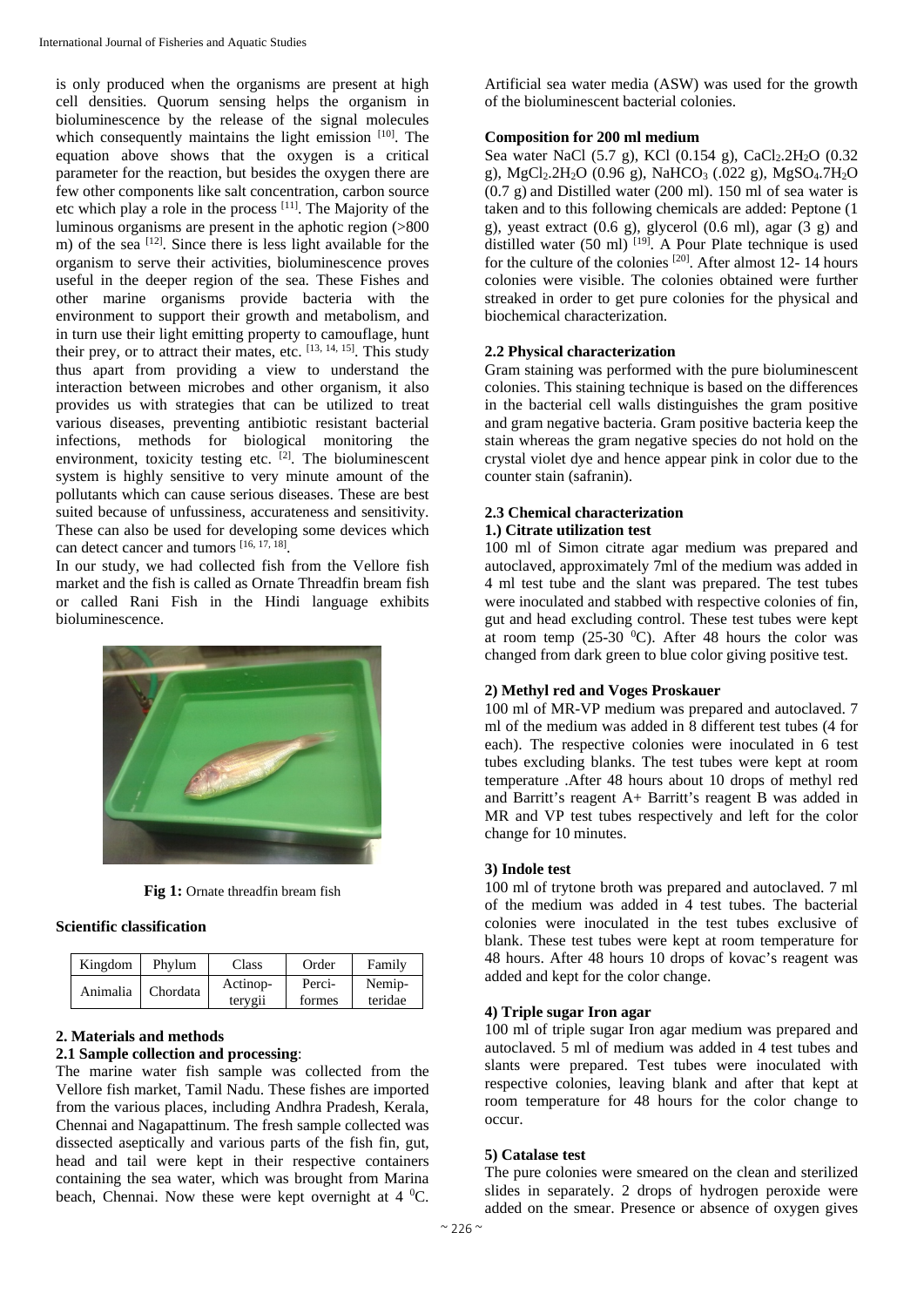the result

#### **6) Oxidase Test**

The oxidase discs are used for this test. The Single pure colony is smeared on each oxidase discs for fin, gut and head and kept for 10 minutes for the color change.

#### **7) Mannitol salt agar test**

100 ml of mannitol motility agar was prepared and sterilized. The medium was poured in 4 test tubes approximately 7 ml. It was allowed to solidify for 20-25 min. Once it gets solidify bacterial colony was inoculated in the test tubes except control and stabbed. The test tubes were kept for 48 hours to observe the color change.



**Fig 2:** Artificial sea water media



**Fig 3:** Bioluminescent bacteria from fins



**Fig 4:** bioluminescent bacteria from gut



**Fig 5:** Bioluminescent bacteria from head

#### **2.4 Temperature and pH optimization**

Parameters like temperature and pH were optimized in order to find out the preferred conditions for the increased production. Optimum conditions are necessary for the activity of the luciferase enzyme which reacts with the substrate luciferin resulting in the product formation. Normally for the media the preferred pH is 7.5 and we tried to find out whether at some other pH the activity exists. Also, in the case of the temperature, at room temperature the bioluminescence can be seen but we are finding if at some other temperature the enzyme luciferase is activated. Firstly the bioluminescent media is made for the fin, gut and head of 100 ml each in 250 ml of round bottom flask. The media is inoculated with the colonies of the bacteria from the petri plates. This media is kept for the 12 hours incubation and then kept at  $4^{\circ}$ C. After 12 hours again the 100 ml of the media was prepared and was inoculated with the previously incubated media. Remember to inoculate with the 1% of the media. Again incubate the flasks at different temperatures  $4 \,^0C$ ,  $35 \,^0C$  and  $50 \,^0C$ . After 12 hours take OD at 610 nm. The flask with the highest OD value is the most preferred temperature of the luciferase enzyme. The same process is repeated for the pH except that the OD values for the pH are taken at 5,6,7,7.5 and 9.

#### **2.5 Protein Estimation 2.5.1 Preparation of substrate**

Six substrates were taken marigold, snapdragon, rose, chrysanthemum, spinach and cabbage. The flowers were sun dried. After that 15 g of each flower was dipped in 100 ml of water for 1 hour before the estimation of the protein content. The contents were filtered. The filtrate was then used further for the Lowry method for protein estimation.

#### **2.5.2 Production media preparation**

The bacterial colonies were used for the preparation of the production media for fin gut and head, which was kept in orbital shaker for the growth of the organism for 24 hours.

After 24 hours for every substrate the production media are added from fins, gut and head in the test tubes containing the substrate and kept at three different temperatures  $37 \text{ °C}$ , 4 <sup>o</sup>C and -20 <sup>o</sup>C for 30 minutes. Trichloroacetic acid (TCA) is added in order to stop the reaction. For every substrate same procedure is repeated. 5 ml of Lowry Reagent A which is prepared freshly is added to the test tubes. Incubate for 10 minutes and then add 1 ml of folin ciocalteu reagent. Again incubate for 30 minutes. Now take OD at 660 nm.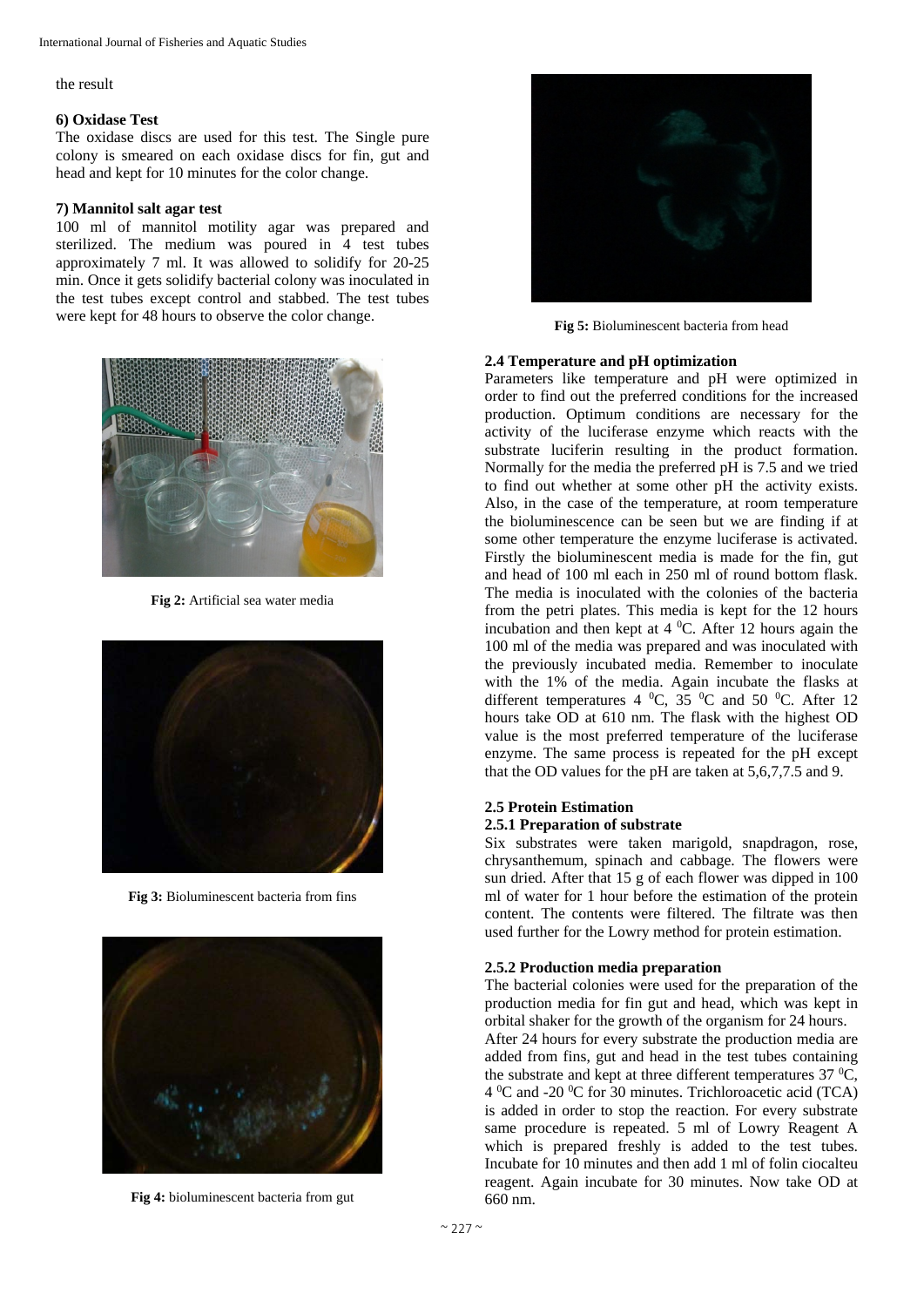

**Fig 6:** Enzyme activity

#### **3. Results and Discussion**

Gram staining from the cultures of the fin, gut and head showed the presence of the purple rod shaped bacterial species confirming the existence of the gram positive bacillus species.



**Fig 7:** Organism from fish.

**Citrate utilization test:** The bacteria gave a positive test for the citrate utilization turning to blue color from dark green color. The color changes due to accumulation of the alkaline products. This indicates that the organism uses sodium citrate as the only carbon source and inorganic ammonium salts as the fixed nitrogen source.



**Fig 8:** Citrate utilization test

**MR-VP:** The organism gives Methyl red positive turning the culture into red color and Voges Proskauer negative

giving yellow color. These two tests give opposite results to each other. This suggests that the organism is able to ferment dextrose and releases acid in the medium which is indicated by red colour.



**Fig 9:** MR-VP Test

**Indole test:** The bioluminescent organism isolated from the fish is not able to convert tryptophan into Indole as no red ring forms on adding Kovac's reagent.



**Fig 10:** Indole test

**Catalase test:** The bacterium is catalase positive evolving out oxygen bubbles after adding hydrogen peroxide on the smear.



Fig 11: Catalase test

**Oxidase test:** It was found that the bacterium is oxidase positive turning the oxidase disc to purple color.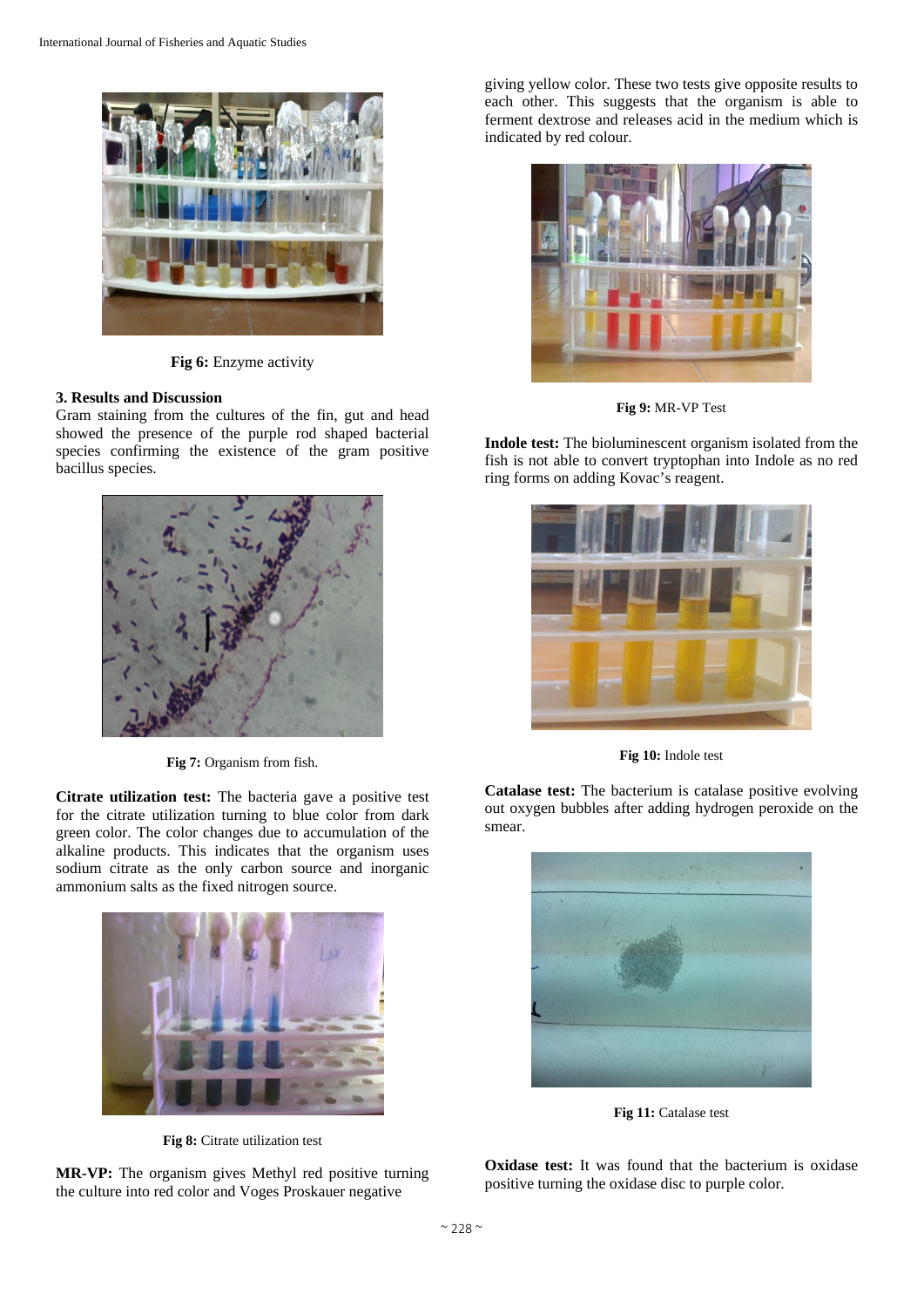

**Fig 12:** Oxidase test

**Triple sugar Iron test (TSI):** The result was positive with the release of hydrogen sulfide.



**Fig 13:** TSI test

**Table 1:** Results of the biochemical tests

| <b>Biochemical test</b> | <b>Result</b> |
|-------------------------|---------------|
| Citrate test            |               |
| Methyl red              |               |
| <b>Voges Proskauer</b>  |               |
| Indole test             |               |
| Triple sugar iron       |               |
| Mannitol salt agar      |               |
| Catalase test           |               |
| Oxidase test            |               |

#### **Optimization results**

**Table 2:** Temperature optimization

| Temperatures( ${}^{\circ}$ C) | <b>OD</b> |
|-------------------------------|-----------|
|                               | negative  |
| 25                            | 0.634     |
| 30                            | 0.763     |
| 35                            | 0.640     |
|                               | 0.196     |
|                               | negative  |

**Table 3:** pH optimization

| рH  | <b>OD</b> |
|-----|-----------|
|     | 0.28      |
|     | 0.75      |
|     | 0.80      |
| 7.5 | 0.84      |
|     | 0.30      |

From the above two tables we can conclude that temperature of range 22  $\rm{^0C}$  to 35  $\rm{^0C}$  and pH of 6 to 7.5 are the preferred temperature and pH for the bacterial growth.

# **Sequencing**



**Fig 14:** Result of sequencing

*Kurthia* gibsonii is the organism obtained from the Ornate threadfin bream fish responsible for the bioluminescence as shown by the results of the sequencing. This is an aerobic, gram positive and non pathogenic organism. The organism grows well at the room temperature [21].

# **Enzyme activity**



**Fig 15:** Standard tyrosine graph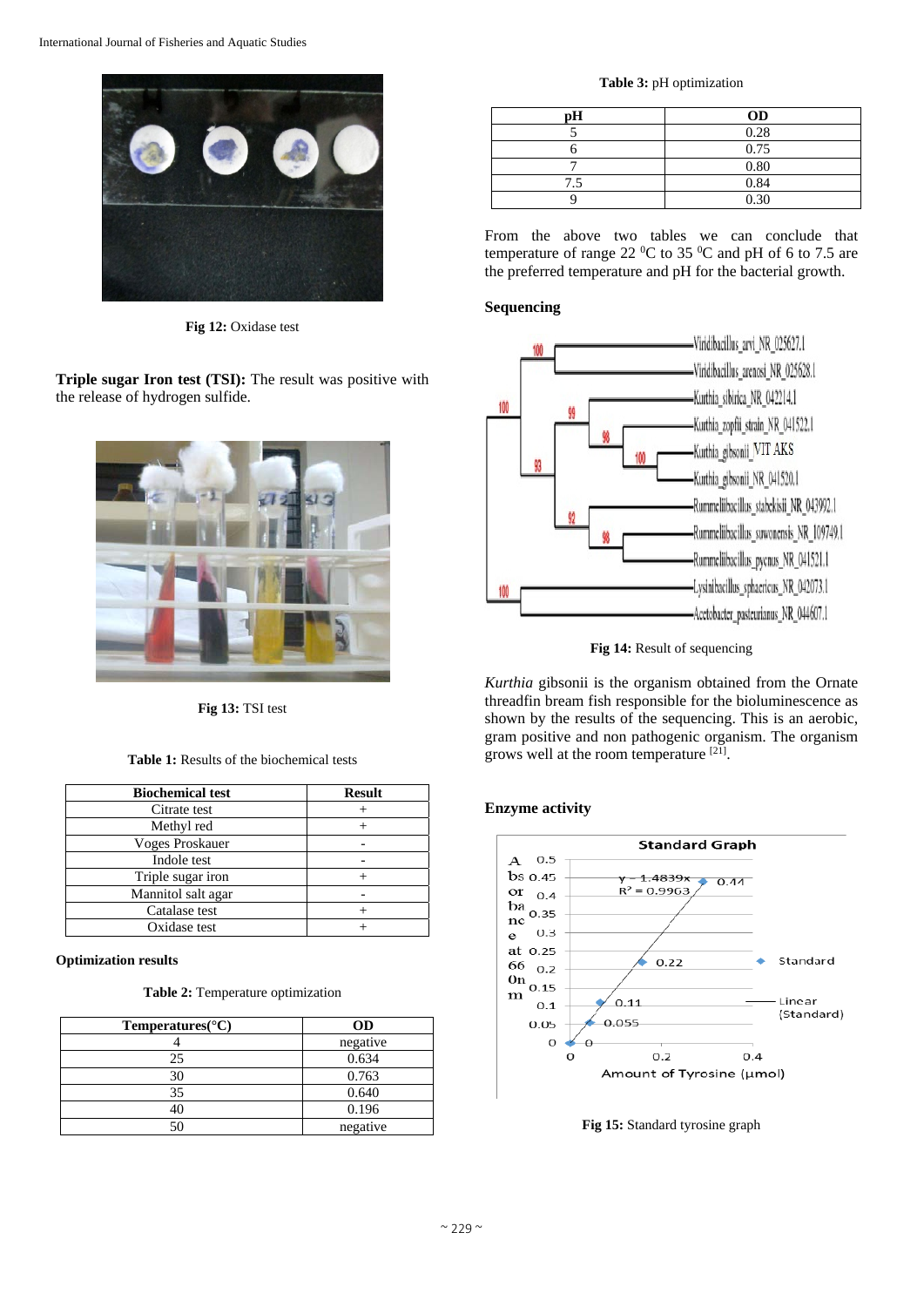

**Fig 16:** BSA standard graph

Here we have found that, marigold petals and spinach leaves may act as the suitable substrate for the enzyme luciferase. These substrate contains flavin mononucleotide (FMN) or some compound analogoues to it.While doing the estimation, we are assuming that it is able to gain the hydride converting to FMNH<sub>2</sub> which reacts with oxygen giving out the desired reaction.

| <b>Substrate</b> | <b>Final OD</b> | Enzyme $\text{activity}(U/ml-min)$ |
|------------------|-----------------|------------------------------------|
| Marigold         | 0.123           | 0.0262                             |
| Spinach          | 0.104           | 0.022                              |

The reason for the negative value could be possibly the absence of the substrate. As we all know that enzyme and substrate reactions are highly specific and the enzyme would not react with the unrelated substrate so may be the other flowers petals and cabbage besides marigold and spinach are not providing with the appropriate substrate or may be the enzyme gets denatured during the process resulting in the negative values. The OD is because of the tyrosine molecules present in the solution. When the reaction occurs in the case of the marigold and spinach the tyrosine is released from the substrate and the enzyme but in the other cases may be the tyrosine is released from the enzyme only increasing the blank OD and hence overall decreasing the values (actual OD).

#### **4. Conclusion**

The main objective of this project was to isolate an organism which has the property of the bioluminescence so that this very feature can be used for the detection instruments, as a marker in the genetic engineering or may be future torch light. The organism was isolated and characterized resulting in the presence of the gram positive bacteria from the *Kurthia sp*.

These species are mostly found in the meat products with some specific feature of feathers like structure formation when plated on the gelatin or agar distinguishing the organism from the others. Parameters like temperature and pH were optimized for the organism. Results showed that the organism grows well at room temperature of about  $35^{\circ}$ C and pH of 6 to 7.5.

Regarding the estimation of the protein we have the presence of the FMN in the leafy vegetables and using spinach as substrate we were able to find the luciferin content using luciferase enzyme of the bacteria from the production media. However since the purification process for the enzyme was absent, we still are not sure about the protein content but the Lowry method shows the activity of the enzyme and hence there is definitely some reaction occurring which is responsible for the enzyme activity. Marigold is also able to act as the substrate and determining the luciferin but the presence of the FMN in the marigold is still not known to us. There were other substrates as well which showed negative values and were not the appropriate substrate. We are assuming that the tyrosine content released from the substrate and enzyme increases the OD values in the case of the marigold and spinach whereas in the other cases the tyrosine is released from the enzyme only and hence the OD value is not large, ultimately giving negative value in the actual OD.

# **5. Acknowledgement**

We are very thankful to the Vellore Institute of technology for giving the opportunity and required facilities for the successful completion of the project.

#### **6. References**

- 1. Steven HD. Haddock, Mark A. Moline, and James F. Bioluminescence in the Sea. Annual review of marine science 2010; 2(443):93.
- 2. Bozena Danyluk, Waldemar Uchman and Piotr Konieczny. An objective method to assess bioluminescent properties of selected bacterial strains; Acta Sci. Pol. Technol. Aliment 2007; 6(4):5-16.
- 3. E.A Meighen. Molecular biology of bacterial bioluminescence. Microbiology and molecular biology reviews 1991; 55(1):123.
- 4. Margarita Zarubina, Shimshon Belkinc, Michael Ionescuc, and Amatzia Genina. Bacterial bioluminescence as a lure for marine zooplankton and Fish. PNAS 2012; 109:853–857.
- 5. Thompson EM, Toya Y, Nafpaktitis BG, Goto T, Frederick IT. Induction of bioluminescence capability in the marine fish, Porichthys notatus by vargula (Crustacean)  $\lceil_{14}$ C] luciferin and unlabeled analogues. J exp biol 1988; 137:39-51.
- 6. Thomas OB, Jon AC, Frank MR, James FS, Miriam MZ, Andrew JF *et al*. Structure of bacterial luciferase. Current Opinion in Structural Biology 1995; 5:798- 809.
- 7. Edward AM. Bacterial bioluminescence: organization, regulation and application of the *lux genes.* FASEB Journal 1993; 7:1016-1022.
- 8. Ruby EG, Morin JG. Luminous enteric bacteria of marine fishes: a study of their distribution, densities and dispersion. Applied and Environmental Microbiology 1979; 38(3):406.
- 9. Malave-Orengo J, Eva NRM, Rios-Velazquez C. Isolation and characterization of bioluminescent from marine environments of Puerto Rico. Current research, technology and education topics in applied microbiology and microbial biotechnology.
- 10. Flodgaard LR, Dalgaard PJB. Andersen KF. Nielsen MG, Gram L. Nonbioluminescent strains of Photobacterium phosphoreum produce the cell-to-cell communication signal N-(3-Hydroxyoctanoyl) homoserine Lactone. Applied and environmental microbiology 2005; 71:2113-2120.